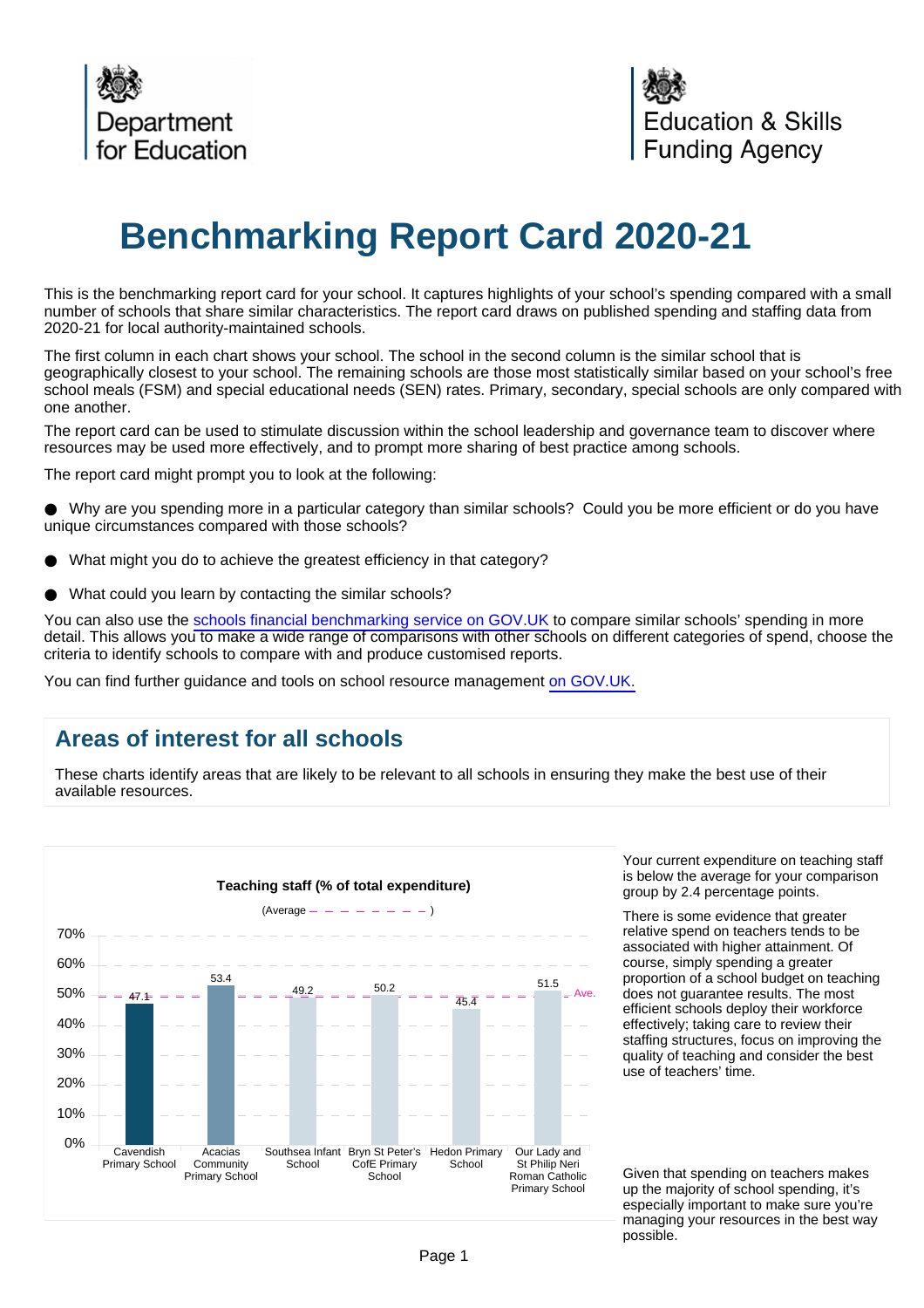

administrative/clerical functions is above the average for your comparison group by 0.1 percentage points.

This category refers to spend on administrative and clerical staff, administrative supplies and bought-in services such as legal and auditor costs.

Efficiencies in administrative/clerical expenditure could be made by upskilling staff, changing professional services supplier or reducing waste. Greater collaboration can also achieve greater efficiency and increase buying power. For more procurement guidance please click [here.](https://www.gov.uk/guidance/buying-for-schools)



average for your comparison group by 0.8 percentage points.

Keeping a modest level of revenue reserves from year to year is prudent, but if a school or trust is building up a substantial surplus there should be a clear plan for how it will be used to benefit pupils.



This graph shows the number of pupils to teachers. When reviewing staffing structures schools should consider pupil-teacher ratios in comparable schools, as well as allocation of classroom-based support staff.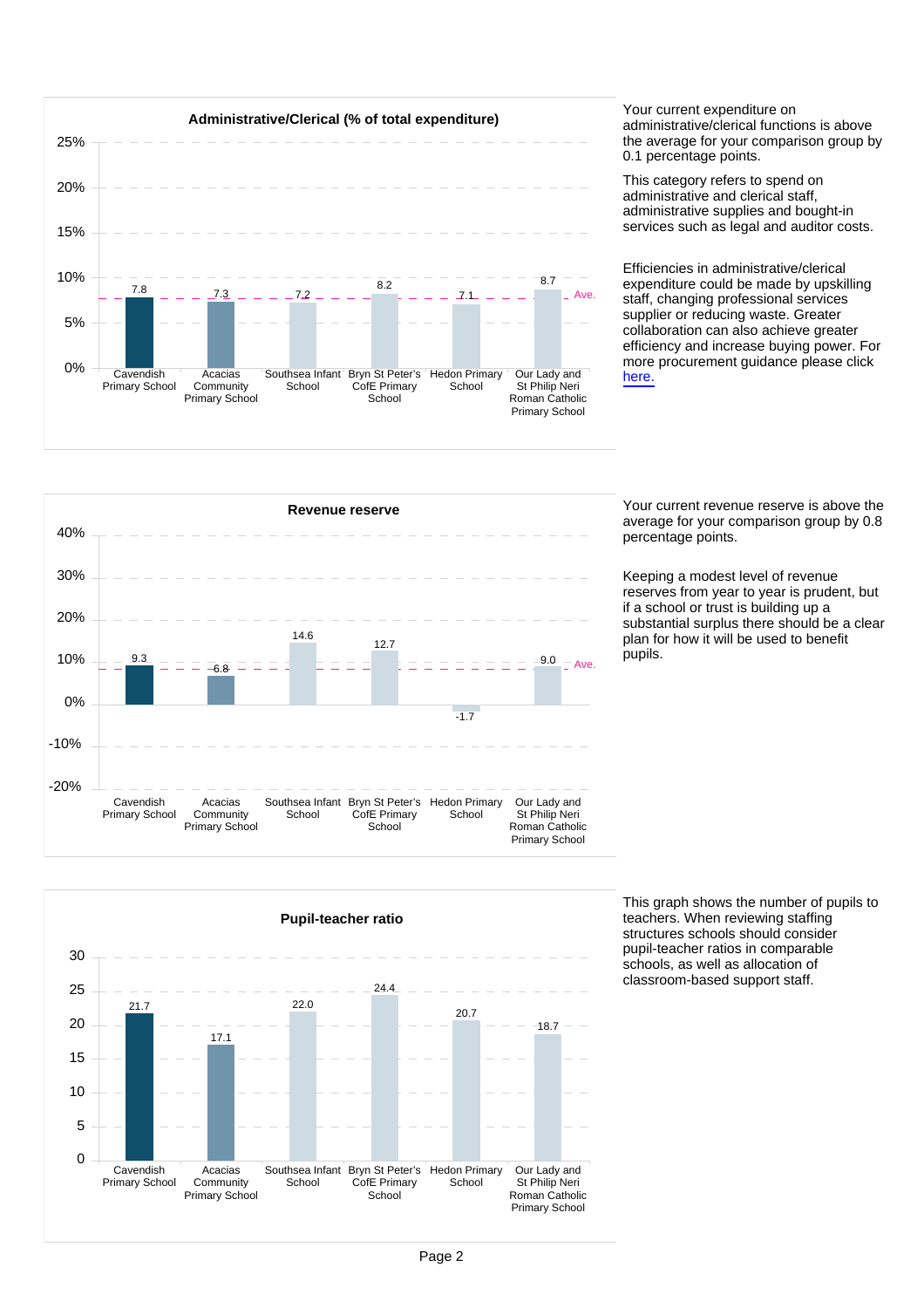# **Areas for further investigation**

The following areas have been identified as ones where your school may be able to improve the use of available resources. These are the expenditure categories where your expenditure is highest compared with the average of your comparison group.



(after deducting any receipts from supply teacher insurance) is above the average for your comparison group by 1.7 percentage points.

Regular review of supply arrangements and research into similar schools' approaches and contracts could help increase value for money (including by collaborating with other schools, for example to negotiate down agency fees).



consultancy is above the average for your comparison group by 0.5 percentage points.

Also known as "bought-in professional services - curriculum", this spending category includes spending in areas such as self-employed music teachers, paid support for underachieving groups, library and museum services as well as traditional curriculum consultancy services.

#### **Your comparator schools**

The following schools have been chosen on the basis that they have the most similar contextual information. The first comparator in the list is your school, the second is the closest school with similar SEN and FSM data, and the remaining schools are those of the same type with the most similar SEN and FSM data to yours.

| <b>School Name</b>                                                  | <b>LAESTAB</b> | FSM % | SEN % | <b>FTE pupils</b> | <b>Distance</b><br>in miles | Spend<br>per pupil (pounds) |  |
|---------------------------------------------------------------------|----------------|-------|-------|-------------------|-----------------------------|-----------------------------|--|
| <b>Cavendish Primary School</b>                                     | 3522057        | 24.5  | 13.3  | 693.5             | N/A                         | 5.089                       |  |
| <b>Acacias Community Primary School</b>                             | 3522048        | 23.9  | 12.6  | 454.5             | 1.9                         | 5,622                       |  |
| Southsea Infant School                                              | 8512680        | 24.4  | 13.4  | 180               | 189.2                       | 5,515                       |  |
| Bryn St Peter's CofE Primary School                                 | 3593010        | 24.6  | 13.4  | 195               | 17.6                        | 5,386                       |  |
| <b>Hedon Primary School</b>                                         | 8112731        | 24.4  | 13.2  | 197               | 86.7                        | 5,191                       |  |
| Our Lady and St Philip Neri Roman Catholic<br><b>Primary School</b> | 2093588        | 24.2  | 13.5  | 301               | 166.7                       | 6,529                       |  |